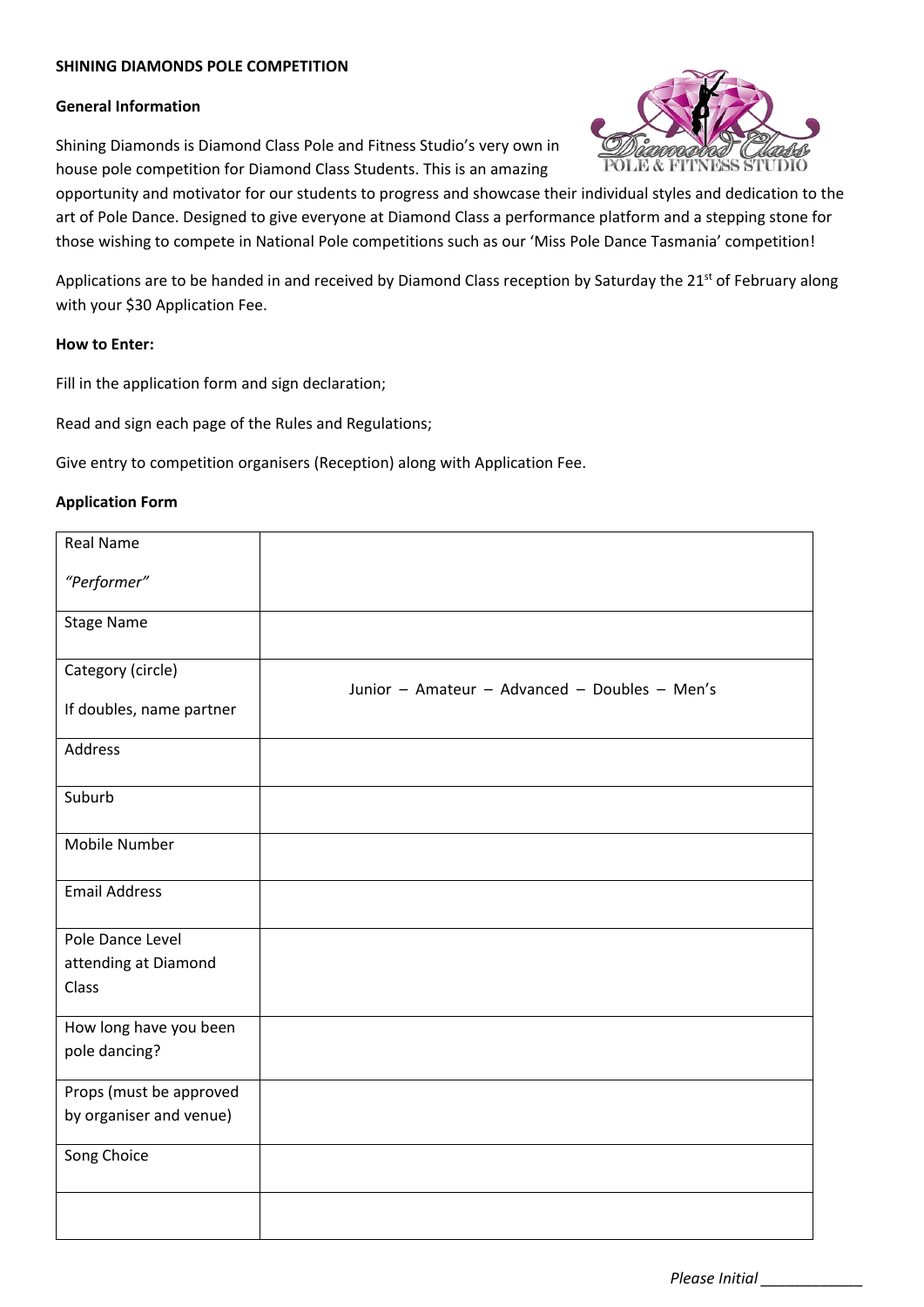| <b>Your Promotional Blurb</b>       |  |  |
|-------------------------------------|--|--|
| Write on the back if it's<br>easier |  |  |

\* If entering the doubles division, please compete a form each and submit them together.

# **Competition Rules & Regulations:**

- Shining Diamonds In-house pole dancing competition will be held on the 11th of April 2015 at Diamond Class Pole & Fitness Studio.

- Competitors must be registered students of Diamond Class Pole & Fitness Studio and be applying for their correct competition Divisions as listed:

- Junior (Any Registered Student Under 18 years of age)
- Amateur (Any Registered Student in levels Beginner to Intermediate Level 3)
- Advanced (Any Registered Student in levels Advanced Prep to Advanced Max)
- Doubles (Any Pair of Registered Students from any level)
- Men's (Any Registered Male Student from any Level)

Diamond Class Pole & Fitness Studio Instructors are ineligible to enter into the Shining Diamonds Competition.

-Competitors will perform on 2 x Studio 45mm X-Poles. Stage Left Pole will Spin, Stage Right Pole is Static.

-Poles will be spaced in 2.4m apart with 1m on outer sides, 2m in front and 1 meter behind.

ENTRY FEE: an entry fee of \$30 per Division must be received by the organisers no later than the 21st February 2015.

## **COSTUMING AND ROUTINE THEMES**

- Performance Costuming must be family friendly due to Shining Diamonds Competition being an all age's event.
- A complete image of Costuming must be submitted to competition organisers for approval.
- Shoes are optional but must not cover the foot any higher than the ankle.

• No nudity or partial nudity is permitted. No G-Strings or lingerie are permitted. Clothing may be removed during the performance if the minimum costume requirement is maintained.

## **PERFORMANCE INFORMATION**

• Performance length is 2 - 2 ½ Minutes maximum for Junior and Intermediate Divisions and 3 - 3 ½ minutes maximum for all other divisions.

• Song choice, theme and any performance props must be submitted to organisers for approval. All items will be considered on a first in, best dressed basis excluding song choices. If two or more competitors submit the same song choices, those competitors will be contacted and informed of the situation and given the chance to keep their song choice or resubmit a new song choice for their performance.

*Please Initial \_\_\_\_\_\_\_\_\_\_\_\_*